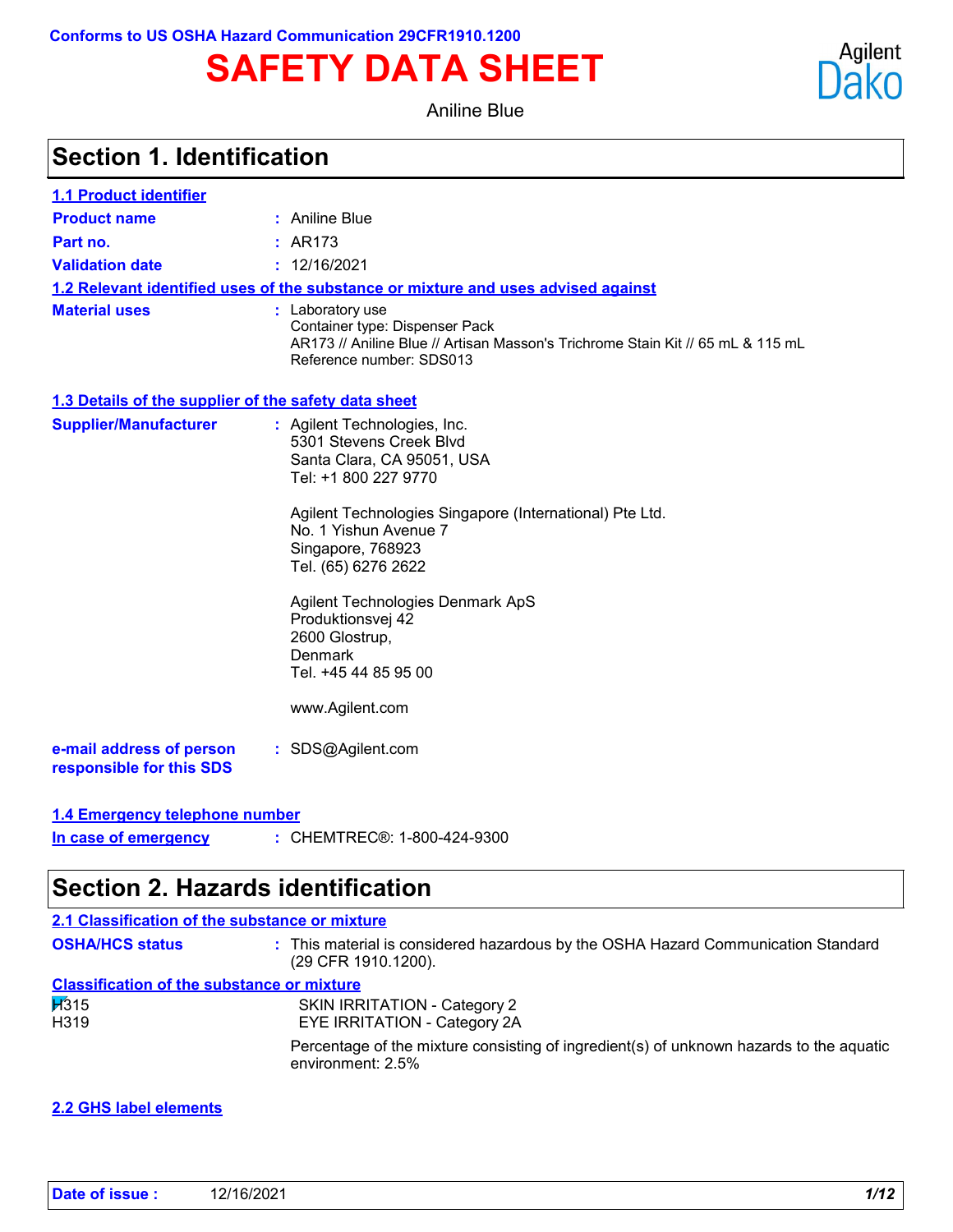# **Section 2. Hazards identification**

| <b>Hazard pictograms</b>                   |                                                                                                                                                                                                                                                                                                                                                                                                     |
|--------------------------------------------|-----------------------------------------------------------------------------------------------------------------------------------------------------------------------------------------------------------------------------------------------------------------------------------------------------------------------------------------------------------------------------------------------------|
| <b>Signal word</b>                         | $:$ Warning                                                                                                                                                                                                                                                                                                                                                                                         |
| <b>Hazard statements</b>                   | : H315 - Causes skin irritation.<br>H319 - Causes serious eye irritation.                                                                                                                                                                                                                                                                                                                           |
| <b>Precautionary statements</b>            |                                                                                                                                                                                                                                                                                                                                                                                                     |
| <b>Prevention</b>                          | $\frac{1}{2}$ $\overline{P}280$ - Wear protective gloves. Wear eye or face protection.<br>P264 - Wash thoroughly after handling.                                                                                                                                                                                                                                                                    |
| <b>Response</b>                            | $\frac{1}{2}$ $\overline{P}362$ + P364 - Take off contaminated clothing and wash it before reuse.<br>P302 + P352 - IF ON SKIN: Wash with plenty of water.<br>P305 + P351 + P338 - IF IN EYES: Rinse cautiously with water for several minutes.<br>Remove contact lenses, if present and easy to do. Continue rinsing.<br>P337 + P313 - If eye irritation persists: Get medical advice or attention. |
| <b>Storage</b>                             | : Not applicable.                                                                                                                                                                                                                                                                                                                                                                                   |
| <b>Disposal</b>                            | : Not applicable.                                                                                                                                                                                                                                                                                                                                                                                   |
| <b>2.3 Other hazards</b>                   |                                                                                                                                                                                                                                                                                                                                                                                                     |
| <b>Hazards not otherwise</b><br>classified | : None known.                                                                                                                                                                                                                                                                                                                                                                                       |

### **Section 3. Composition/information on ingredients**

**Substance/mixture :**

Mixture

| <b>Ingredient name</b>                                                                                                                                      | $\frac{9}{6}$ | <b>CAS number</b> |
|-------------------------------------------------------------------------------------------------------------------------------------------------------------|---------------|-------------------|
| Disodium hydrogen aminomethyl[[4-[(sulphonatophenyl)amino]phenyl][4-[<br>(sulphonatophenyl)imino]cyclohexa-2,5-dien-1-ylidene]methyl]<br>Ibenzenesulphonate | l≤3           | 28631-66-5        |
| Acetic acid                                                                                                                                                 | l≤3           | 64-19-7           |
| Polyoxyethylene octyl phenyl ether                                                                                                                          | 51.8          | 9002-93-1         |

Any concentration shown as a range is to protect confidentiality or is due to batch variation.

**There are no additional ingredients present which, within the current knowledge of the supplier and in the concentrations applicable, are classified and hence require reporting in this section.**

**Occupational exposure limits, if available, are listed in Section 8.**

### **Section 4. First aid measures**

| 4.1 Description of necessary first aid measures |                                                                                                                                                                                                                                                                                                                                                                                                                                                                                                                                                                                                                                                                                                                                                                        |  |  |
|-------------------------------------------------|------------------------------------------------------------------------------------------------------------------------------------------------------------------------------------------------------------------------------------------------------------------------------------------------------------------------------------------------------------------------------------------------------------------------------------------------------------------------------------------------------------------------------------------------------------------------------------------------------------------------------------------------------------------------------------------------------------------------------------------------------------------------|--|--|
| <b>Eye contact</b>                              | : Immediately flush eyes with plenty of water, occasionally lifting the upper and lower<br>eyelids. Check for and remove any contact lenses. Continue to rinse for at least 10<br>minutes. Get medical attention.                                                                                                                                                                                                                                                                                                                                                                                                                                                                                                                                                      |  |  |
| <b>Inhalation</b>                               | : Remove victim to fresh air and keep at rest in a position comfortable for breathing. If<br>not breathing, if breathing is irregular or if respiratory arrest occurs, provide artificial<br>respiration or oxygen by trained personnel. It may be dangerous to the person providing<br>aid to give mouth-to-mouth resuscitation. Get medical attention if adverse health effects<br>persist or are severe. If unconscious, place in recovery position and get medical<br>attention immediately. Maintain an open airway. Loosen tight clothing such as a collar,<br>tie, belt or waistband. In case of inhalation of decomposition products in a fire,<br>symptoms may be delayed. The exposed person may need to be kept under medical<br>surveillance for 48 hours. |  |  |
| <b>Skin contact</b>                             | : Flush contaminated skin with plenty of water. Remove contaminated clothing and<br>shoes. Continue to rinse for at least 10 minutes. Get medical attention. Wash clothing<br>before reuse. Clean shoes thoroughly before reuse.                                                                                                                                                                                                                                                                                                                                                                                                                                                                                                                                       |  |  |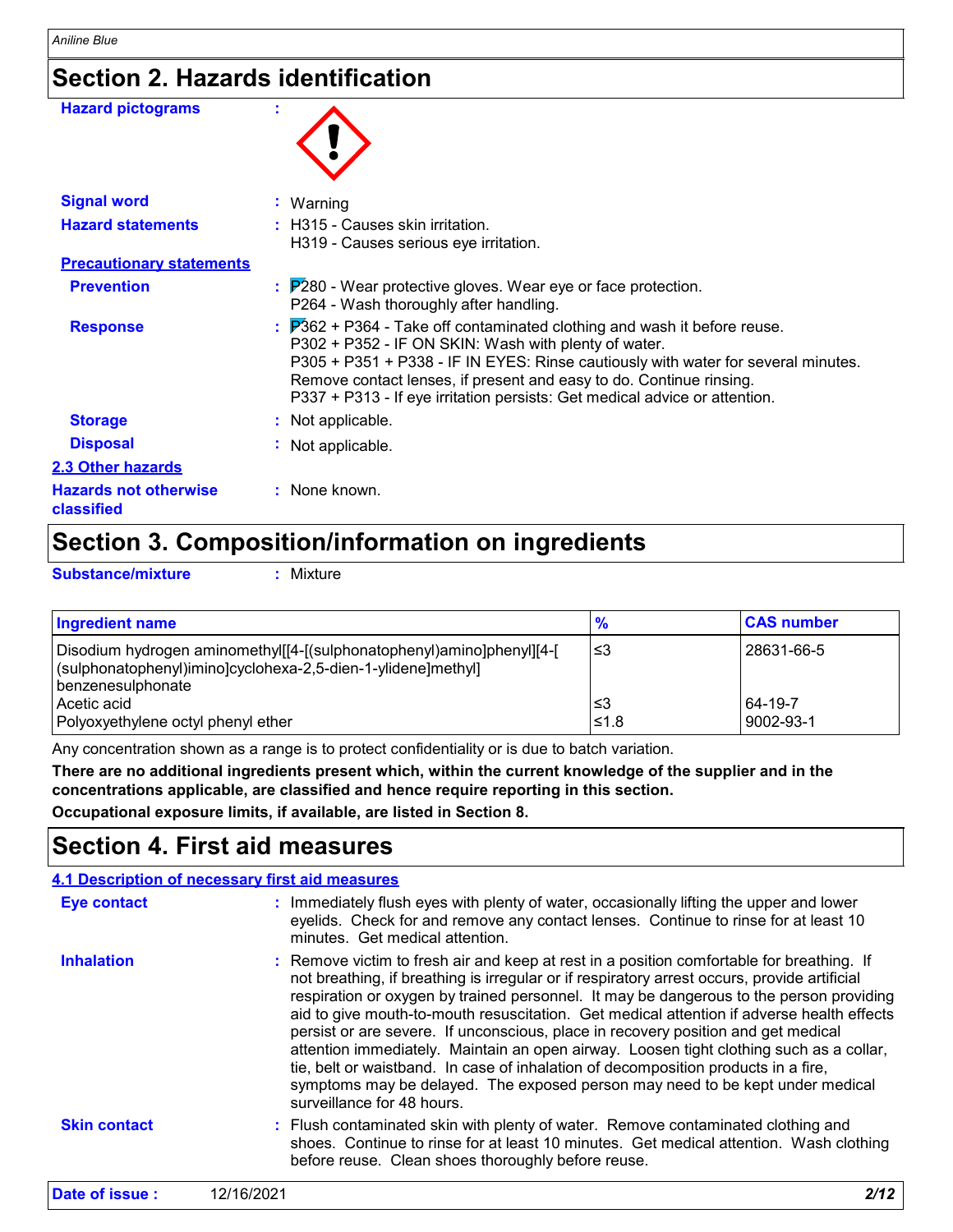# **Section 4. First aid measures**

| <b>Ingestion</b>                      | : Mash out mouth with water. Remove dentures if any. If material has been swallowed<br>and the exposed person is conscious, give small quantities of water to drink. Stop if the<br>exposed person feels sick as vomiting may be dangerous. Do not induce vomiting<br>unless directed to do so by medical personnel. If vomiting occurs, the head should be<br>kept low so that vomit does not enter the lungs. Get medical attention if adverse health<br>effects persist or are severe. Never give anything by mouth to an unconscious person.<br>If unconscious, place in recovery position and get medical attention immediately.<br>Maintain an open airway. Loosen tight clothing such as a collar, tie, belt or waistband. |
|---------------------------------------|-----------------------------------------------------------------------------------------------------------------------------------------------------------------------------------------------------------------------------------------------------------------------------------------------------------------------------------------------------------------------------------------------------------------------------------------------------------------------------------------------------------------------------------------------------------------------------------------------------------------------------------------------------------------------------------------------------------------------------------|
|                                       | 4.2 Most important symptoms/effects, acute and delayed                                                                                                                                                                                                                                                                                                                                                                                                                                                                                                                                                                                                                                                                            |
| <b>Potential acute health effects</b> |                                                                                                                                                                                                                                                                                                                                                                                                                                                                                                                                                                                                                                                                                                                                   |
| <b>Eye contact</b>                    | : Causes serious eye irritation.                                                                                                                                                                                                                                                                                                                                                                                                                                                                                                                                                                                                                                                                                                  |
| <b>Inhalation</b>                     | : No known significant effects or critical hazards.                                                                                                                                                                                                                                                                                                                                                                                                                                                                                                                                                                                                                                                                               |
| <b>Skin contact</b>                   | Causes skin irritation.                                                                                                                                                                                                                                                                                                                                                                                                                                                                                                                                                                                                                                                                                                           |
| <b>Ingestion</b>                      | : No known significant effects or critical hazards.                                                                                                                                                                                                                                                                                                                                                                                                                                                                                                                                                                                                                                                                               |
| <b>Over-exposure signs/symptoms</b>   |                                                                                                                                                                                                                                                                                                                                                                                                                                                                                                                                                                                                                                                                                                                                   |
| <b>Eye contact</b>                    | : Adverse symptoms may include the following:<br>pain or irritation<br>watering<br>redness                                                                                                                                                                                                                                                                                                                                                                                                                                                                                                                                                                                                                                        |
| <b>Inhalation</b>                     | : No specific data.                                                                                                                                                                                                                                                                                                                                                                                                                                                                                                                                                                                                                                                                                                               |
| <b>Skin contact</b>                   | : Adverse symptoms may include the following:<br>irritation<br>redness                                                                                                                                                                                                                                                                                                                                                                                                                                                                                                                                                                                                                                                            |
| <b>Ingestion</b>                      | : No specific data.                                                                                                                                                                                                                                                                                                                                                                                                                                                                                                                                                                                                                                                                                                               |
|                                       | 4.3 Indication of immediate medical attention and special treatment needed, if necessary                                                                                                                                                                                                                                                                                                                                                                                                                                                                                                                                                                                                                                          |
| <b>Notes to physician</b>             | : In case of inhalation of decomposition products in a fire, symptoms may be delayed.<br>The exposed person may need to be kept under medical surveillance for 48 hours.                                                                                                                                                                                                                                                                                                                                                                                                                                                                                                                                                          |
| <b>Specific treatments</b>            | : No specific treatment.                                                                                                                                                                                                                                                                                                                                                                                                                                                                                                                                                                                                                                                                                                          |
| <b>Protection of first-aiders</b>     | : No action shall be taken involving any personal risk or without suitable training. It may<br>be dangerous to the person providing aid to give mouth-to-mouth resuscitation.                                                                                                                                                                                                                                                                                                                                                                                                                                                                                                                                                     |

#### **See toxicological information (Section 11)**

# **Section 5. Fire-fighting measures**

| 5.1 Extinguishing media                              |                                                                                                                                                              |
|------------------------------------------------------|--------------------------------------------------------------------------------------------------------------------------------------------------------------|
| <b>Suitable extinguishing</b><br>media               | : Use an extinguishing agent suitable for the surrounding fire.                                                                                              |
| <b>Unsuitable extinguishing</b><br>media             | $:$ None known.                                                                                                                                              |
|                                                      | 5.2 Special hazards arising from the substance or mixture                                                                                                    |
| <b>Specific hazards arising</b><br>from the chemical | : In a fire or if heated, a pressure increase will occur and the container may burst.                                                                        |
| <b>Hazardous thermal</b><br>decomposition products   | : Decomposition products may include the following materials:<br>carbon dioxide<br>carbon monoxide<br>nitrogen oxides<br>sulfur oxides<br>metal oxide/oxides |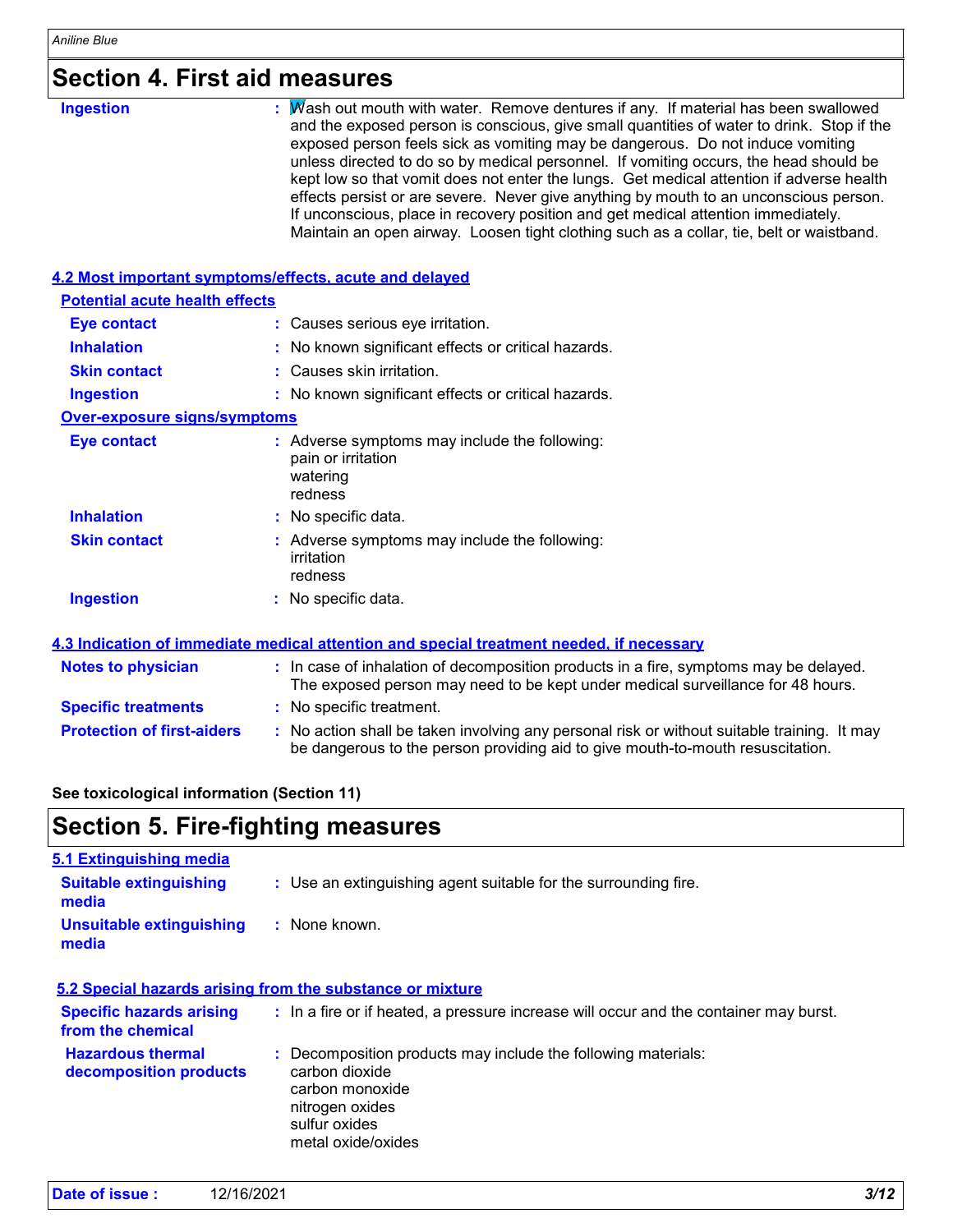# **Section 5. Fire-fighting measures**

| 5.3 Advice for firefighters                              |                                                                                                                                                                                                     |
|----------------------------------------------------------|-----------------------------------------------------------------------------------------------------------------------------------------------------------------------------------------------------|
| <b>Special protective actions</b><br>for fire-fighters   | : Promptly isolate the scene by removing all persons from the vicinity of the incident if<br>there is a fire. No action shall be taken involving any personal risk or without suitable<br>training. |
| <b>Special protective</b><br>equipment for fire-fighters | : Fire-fighters should wear appropriate protective equipment and self-contained breathing<br>apparatus (SCBA) with a full face-piece operated in positive pressure mode.                            |

### **Section 6. Accidental release measures**

|                                                           | 6.1 Personal precautions, protective equipment and emergency procedures                                                                                                                                                                                                                                                                                                                                          |  |
|-----------------------------------------------------------|------------------------------------------------------------------------------------------------------------------------------------------------------------------------------------------------------------------------------------------------------------------------------------------------------------------------------------------------------------------------------------------------------------------|--|
| For non-emergency<br>personnel                            | : No action shall be taken involving any personal risk or without suitable training.<br>Evacuate surrounding areas. Keep unnecessary and unprotected personnel from<br>entering. Do not touch or walk through spilled material. Avoid breathing vapor or mist.<br>Provide adequate ventilation. Wear appropriate respirator when ventilation is<br>inadequate. Put on appropriate personal protective equipment. |  |
| For emergency responders                                  | : If specialized clothing is required to deal with the spillage, take note of any information in<br>Section 8 on suitable and unsuitable materials. See also the information in "For non-<br>emergency personnel".                                                                                                                                                                                               |  |
| <b>6.2 Environmental</b><br>precautions                   | : Avoid dispersal of spilled material and runoff and contact with soil, waterways, drains<br>and sewers. Inform the relevant authorities if the product has caused environmental<br>pollution (sewers, waterways, soil or air).                                                                                                                                                                                  |  |
| 6.3 Methods and materials for containment and cleaning up |                                                                                                                                                                                                                                                                                                                                                                                                                  |  |
| <b>Methods for cleaning up</b>                            | : Stop leak if without risk. Move containers from spill area. Dilute with water and mop up<br>if water-soluble. Alternatively, or if water-insoluble, absorb with an inert dry material and                                                                                                                                                                                                                      |  |

place in an appropriate waste disposal container. Dispose of via a licensed waste

# **Section 7. Handling and storage**

disposal contractor.

| 7.1 Precautions for safe handling                                             |                                                                                                                                                                                                                                                                                                                                                                                                                                                                                                                                                                                                                                              |
|-------------------------------------------------------------------------------|----------------------------------------------------------------------------------------------------------------------------------------------------------------------------------------------------------------------------------------------------------------------------------------------------------------------------------------------------------------------------------------------------------------------------------------------------------------------------------------------------------------------------------------------------------------------------------------------------------------------------------------------|
| <b>Protective measures</b>                                                    | : Put on appropriate personal protective equipment (see Section 8). Do not ingest. Avoid<br>contact with eyes, skin and clothing. Avoid breathing vapor or mist. Keep in the original<br>container or an approved alternative made from a compatible material, kept tightly<br>closed when not in use. Empty containers retain product residue and can be hazardous.<br>Do not reuse container.                                                                                                                                                                                                                                              |
| <b>Advice on general</b><br>occupational hygiene                              | Eating, drinking and smoking should be prohibited in areas where this material is<br>handled, stored and processed. Workers should wash hands and face before eating,<br>drinking and smoking. Remove contaminated clothing and protective equipment before<br>entering eating areas. See also Section 8 for additional information on hygiene<br>measures.                                                                                                                                                                                                                                                                                  |
| <b>7.2 Conditions for safe</b><br>storage, including any<br>incompatibilities | : Specific storage conditions: Please consult the label.<br>Store in accordance with local regulations. Store in original container protected from<br>direct sunlight in a dry, cool and well-ventilated area, away from incompatible materials<br>(see Section 10) and food and drink. Keep container tightly closed and sealed until<br>ready for use. Containers that have been opened must be carefully resealed and kept<br>upright to prevent leakage. Do not store in unlabeled containers. Use appropriate<br>containment to avoid environmental contamination. See Section 10 for incompatible<br>materials before handling or use. |
| <b>7.3 Specific end use(s)</b><br><b>Recommendations</b>                      | Industrial applications, Professional applications.                                                                                                                                                                                                                                                                                                                                                                                                                                                                                                                                                                                          |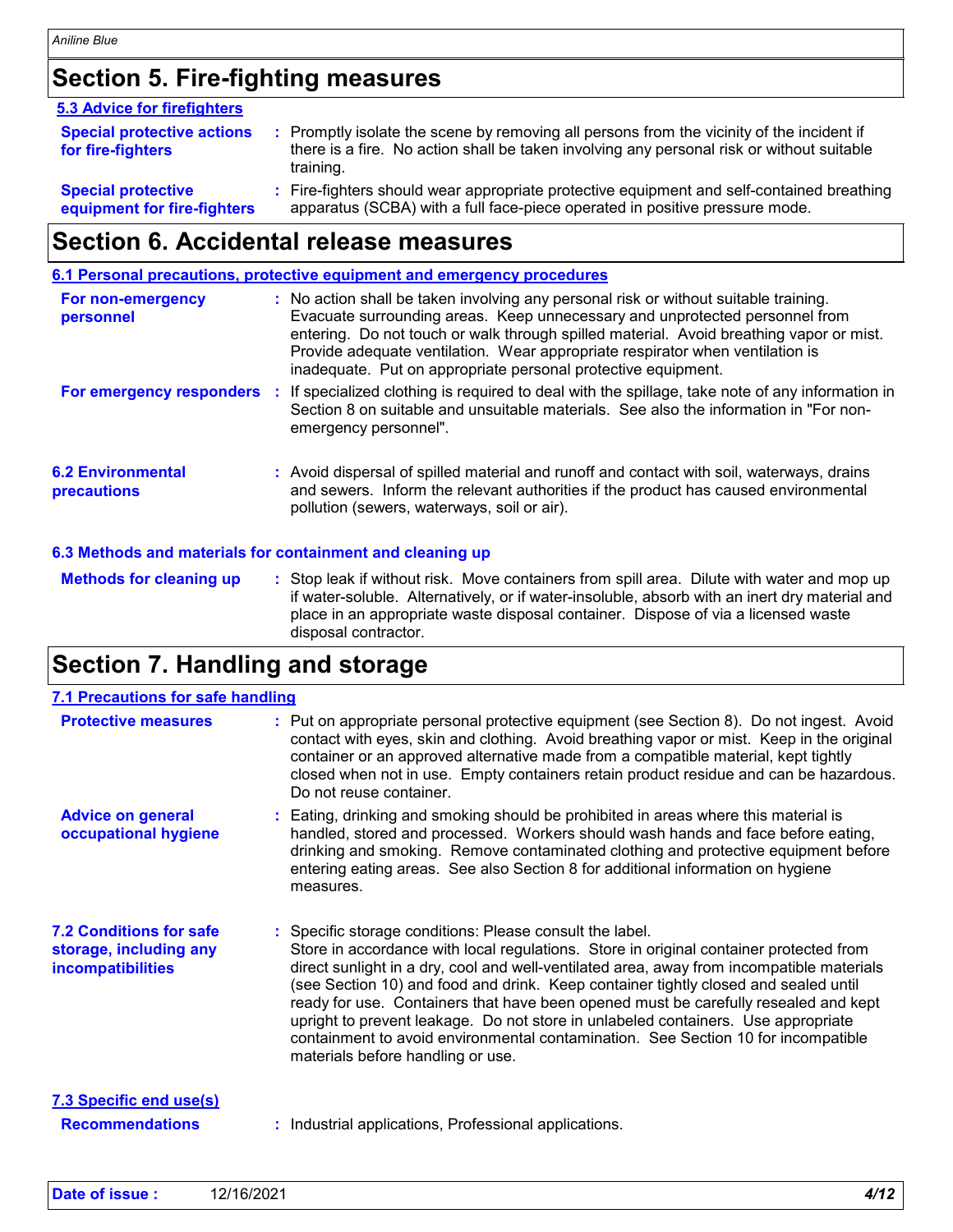# **Section 7. Handling and storage**

**Industrial sector specific : solutions**

 $\overline{\phantom{a}}$  : Mot available.

# **Section 8. Exposure controls/personal protection**

#### **8.1 Control parameters**

#### **Occupational exposure limits**

| <b>Ingredient name</b>                                                                                                                                                    | <b>Exposure limits</b>                                                                                                                                                                                                                                                                                          |
|---------------------------------------------------------------------------------------------------------------------------------------------------------------------------|-----------------------------------------------------------------------------------------------------------------------------------------------------------------------------------------------------------------------------------------------------------------------------------------------------------------|
| Disodium hydrogen aminomethyl[[4-[(sulphonatophenyl)amino]phenyl][4-<br>[(sulphonatophenyl)imino]cyclohexa-2,5-dien-1-ylidene]methyl]<br>benzenesulphonate<br>Acetic acid | None.<br>ACGIH TLV (United States, 1/2021).<br>TWA: 10 ppm 8 hours.<br>TWA: 25 mg/m <sup>3</sup> 8 hours.<br>STEL: 15 ppm 15 minutes.<br>STEL: 37 mg/m <sup>3</sup> 15 minutes.<br>OSHA PEL 1989 (United States, 3/1989).<br>TWA: 10 ppm 8 hours.                                                               |
|                                                                                                                                                                           | TWA: $25 \text{ mg/m}^3$ 8 hours.<br>NIOSH REL (United States, 10/2020).<br>TWA: 10 ppm 10 hours.<br>TWA: $25 \text{ mg/m}^3$ 10 hours.<br>STEL: 15 ppm 15 minutes.<br>STEL: 37 mg/m <sup>3</sup> 15 minutes.<br>OSHA PEL (United States, 5/2018).<br>TWA: 10 ppm 8 hours.<br>TWA: $25 \text{ mg/m}^3$ 8 hours. |
| Polyoxyethylene octyl phenyl ether                                                                                                                                        | None.                                                                                                                                                                                                                                                                                                           |

| <b>8.2 Exposure controls</b>               |                                                                                                                                                                                                                                                                                                                                                                                                                                                                                                                                                                                                                        |
|--------------------------------------------|------------------------------------------------------------------------------------------------------------------------------------------------------------------------------------------------------------------------------------------------------------------------------------------------------------------------------------------------------------------------------------------------------------------------------------------------------------------------------------------------------------------------------------------------------------------------------------------------------------------------|
| <b>Appropriate engineering</b><br>controls | Good general ventilation should be sufficient to control worker exposure to airborne<br>contaminants.                                                                                                                                                                                                                                                                                                                                                                                                                                                                                                                  |
| <b>Environmental exposure</b><br>controls  | Emissions from ventilation or work process equipment should be checked to ensure<br>they comply with the requirements of environmental protection legislation. In some<br>cases, fume scrubbers, filters or engineering modifications to the process equipment<br>will be necessary to reduce emissions to acceptable levels.                                                                                                                                                                                                                                                                                          |
| <b>Individual protection measures</b>      |                                                                                                                                                                                                                                                                                                                                                                                                                                                                                                                                                                                                                        |
| <b>Hygiene measures</b>                    | Wash hands, forearms and face thoroughly after handling chemical products, before<br>eating, smoking and using the lavatory and at the end of the working period.<br>Appropriate techniques should be used to remove potentially contaminated clothing.<br>Wash contaminated clothing before reusing. Ensure that eyewash stations and safety<br>showers are close to the workstation location.                                                                                                                                                                                                                        |
| <b>Eye/face protection</b>                 | Safety eyewear complying with an approved standard should be used when a risk<br>assessment indicates this is necessary to avoid exposure to liquid splashes, mists,<br>gases or dusts. If contact is possible, the following protection should be worn, unless<br>the assessment indicates a higher degree of protection: chemical splash goggles.                                                                                                                                                                                                                                                                    |
| <b>Skin protection</b>                     |                                                                                                                                                                                                                                                                                                                                                                                                                                                                                                                                                                                                                        |
| <b>Hand protection</b>                     | : Chemical-resistant, impervious gloves complying with an approved standard should be<br>worn at all times when handling chemical products if a risk assessment indicates this is<br>necessary. Considering the parameters specified by the glove manufacturer, check<br>during use that the gloves are still retaining their protective properties. It should be<br>noted that the time to breakthrough for any glove material may be different for different<br>glove manufacturers. In the case of mixtures, consisting of several substances, the<br>protection time of the gloves cannot be accurately estimated. |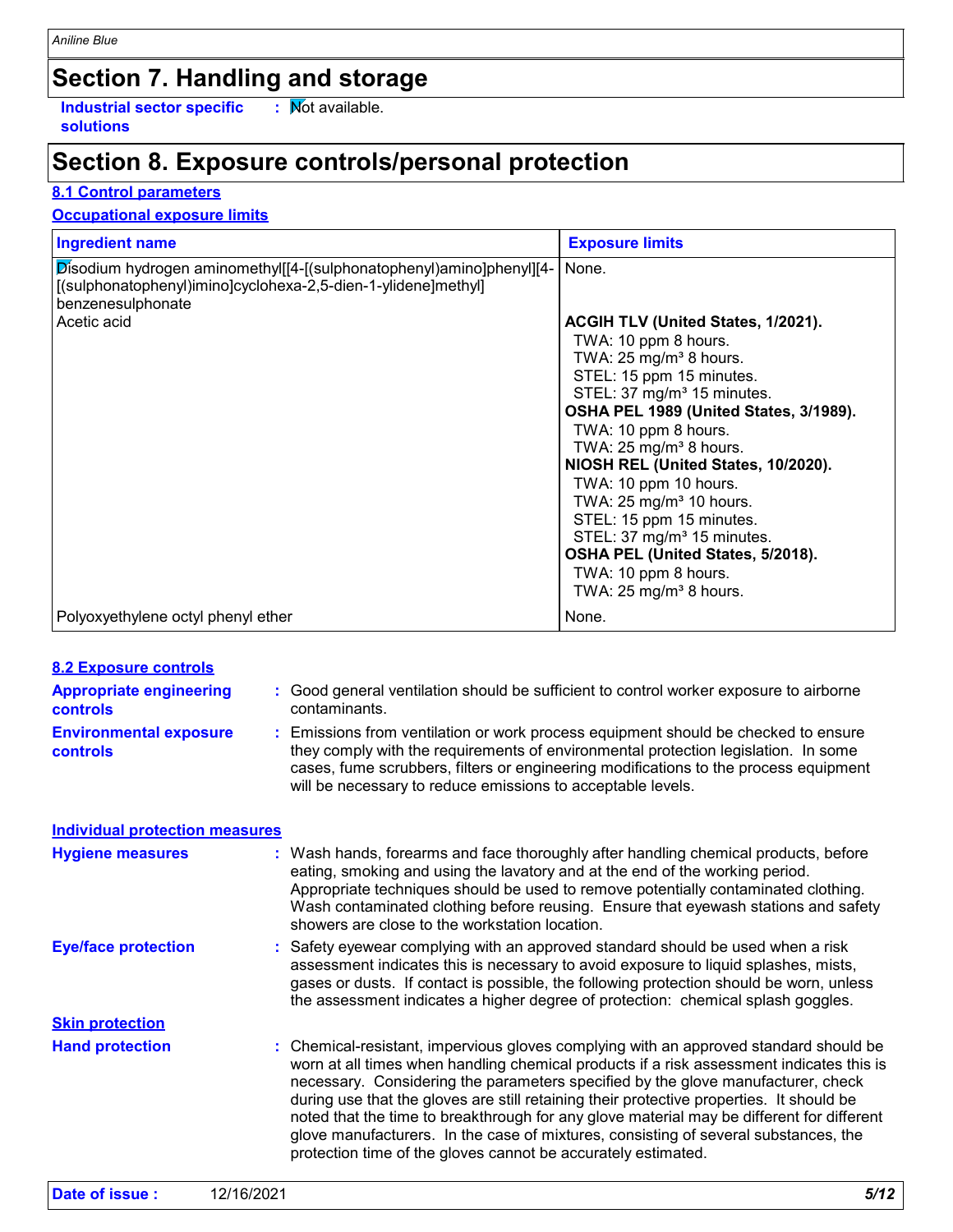### **Section 8. Exposure controls/personal protection**

| <b>Body protection</b>        | : Personal protective equipment for the body should be selected based on the task being<br>performed and the risks involved and should be approved by a specialist before<br>handling this product.                                                                               |
|-------------------------------|-----------------------------------------------------------------------------------------------------------------------------------------------------------------------------------------------------------------------------------------------------------------------------------|
| <b>Other skin protection</b>  | Appropriate footwear and any additional skin protection measures should be selected<br>based on the task being performed and the risks involved and should be approved by a<br>specialist before handling this product.                                                           |
| <b>Respiratory protection</b> | Based on the hazard and potential for exposure, select a respirator that meets the<br>appropriate standard or certification. Respirators must be used according to a<br>respiratory protection program to ensure proper fitting, training, and other important<br>aspects of use. |
|                               |                                                                                                                                                                                                                                                                                   |

### **Section 9. Physical and chemical properties and safety characteristics**

The conditions of measurement of all properties are at standard temperature and pressure unless otherwise indicated.

#### **Appearance**

| <b>Physical state</b>                                             | : Liquid.               |
|-------------------------------------------------------------------|-------------------------|
| <b>Color</b>                                                      | Blue.                   |
| Odor                                                              | : Vinegar-like [Slight] |
| <b>Odor threshold</b>                                             | : Not available.        |
| рH                                                                | : Not available.        |
| <b>Melting point/freezing point</b>                               | $:$ Not available.      |
| <b>Boiling point, initial boiling</b><br>point, and boiling range | $:$ Not available.      |
| <b>Flash point</b>                                                | ٠<br>٠                  |
|                                                                   | $\sim$                  |

|                                       | <b>Closed cup</b> |                        |               | Open cup |            |               |  |
|---------------------------------------|-------------------|------------------------|---------------|----------|------------|---------------|--|
| Ingredient name                       | °C                | $\circ$ $\blacksquare$ | <b>Method</b> | °C       | $^{\circ}$ | <b>Method</b> |  |
| <b>A</b> cetic acid                   | 39                | 102.2                  |               |          |            |               |  |
| Polyoxyethylene octyl<br>phenyl ether | >109.85           | > 229.7                |               |          |            |               |  |

**Evaporation rate Flammability :** Not applicable. **Lower and upper explosion limit/flammability limit**

**Vapor pressure**

|                                                               | Vapor Pressure at 20°C |     |               | Vapor pressure at 50°C |      |               |
|---------------------------------------------------------------|------------------------|-----|---------------|------------------------|------|---------------|
| <b>Ingredient name</b>                                        | mm Hg                  | kPa | <b>Method</b> | mm<br>Hg               | kPa  | <b>Method</b> |
| Water                                                         | 23.8                   | 3.2 |               | 92.258                 | 12.3 |               |
| Acetic acid                                                   | 15.59                  | 2.1 |               |                        |      |               |
| Not available.                                                |                        |     |               |                        |      |               |
| : Not available.                                              |                        |     |               |                        |      |               |
| Soluble in the following materials: cold water and hot water. |                        |     |               |                        |      |               |

**Miscible with water :** Yes.

**:**

- **Partition coefficient: n-**
- **octanol/water**

**Relative density**

**Solubility**

**Relative vapor density**

**Auto-ignition temperature**

| <b>Ingredient name</b> | $\sim$ | $^{\circ}$ | <b>Method</b> |
|------------------------|--------|------------|---------------|
| <b>A</b> cetic acid    | 463    | 865.4      |               |

| <b>Decomposition temperature</b> | : Not available. |
|----------------------------------|------------------|
| <b>Viscosity</b>                 | : Not available. |

| Date of issue: | 12/16/2021 | 6/12<br>D/ |
|----------------|------------|------------|
|                |            |            |

Not applicable. **:**

**:**

**:** Not available.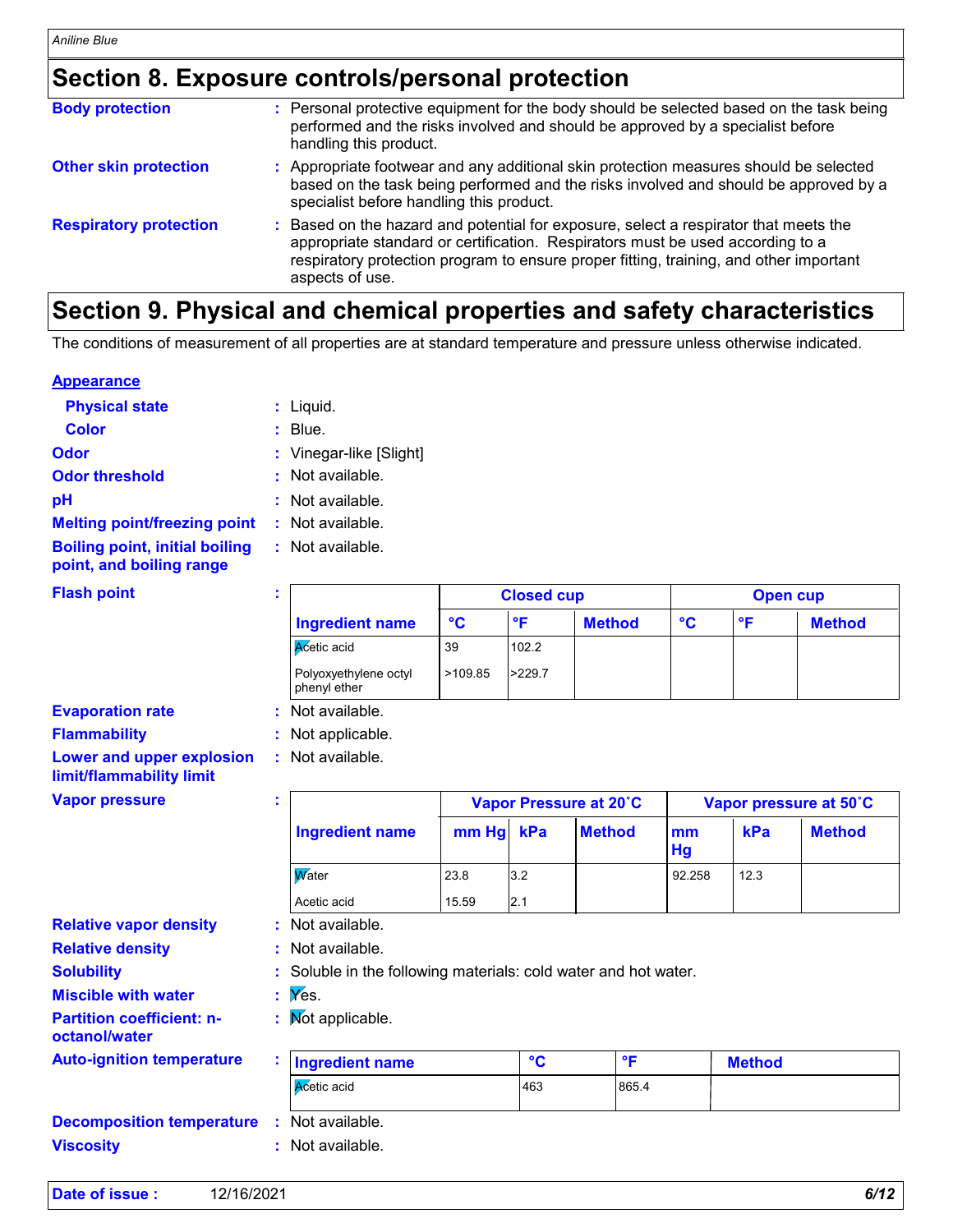# **Section 9. Physical and chemical properties and safety characteristics**

- **Particle characteristics**
- **Median particle size :** Not applicable.

# **Section 10. Stability and reactivity**

| <b>10.1 Reactivity</b>                          |    | : No specific test data related to reactivity available for this product or its ingredients.              |
|-------------------------------------------------|----|-----------------------------------------------------------------------------------------------------------|
| <b>10.2 Chemical stability</b>                  |    | : The product is stable.                                                                                  |
| 10.3 Possibility of<br>hazardous reactions      |    | : Under normal conditions of storage and use, hazardous reactions will not occur.                         |
| <b>10.4 Conditions to avoid</b>                 |    | : No specific data.                                                                                       |
| <b>10.5 Incompatible materials</b>              | ÷. | May react or be incompatible with oxidizing materials.                                                    |
| <b>10.6 Hazardous</b><br>decomposition products |    | : Under normal conditions of storage and use, hazardous decomposition products should<br>not be produced. |

# **Section 11. Toxicological information**

#### **11.1 Information on toxicological effects**

#### **Acute toxicity**

| <b>Product/ingredient name</b>        | <b>Result</b>                                            | <b>Species</b>       | <b>Dose</b>                                             | <b>Exposure</b> |
|---------------------------------------|----------------------------------------------------------|----------------------|---------------------------------------------------------|-----------------|
| Acetic acid                           | <b>LC50 Inhalation Vapor</b><br>LD50 Dermal<br>LD50 Oral | Rat<br>Rabbit<br>Rat | 11000 mg/m <sup>3</sup><br>$1060$ mg/kg<br>$3310$ mg/kg | I4 hours        |
| Polyoxyethylene octyl phenyl<br>ether | LD50 Oral                                                | Rat                  | 1800 mg/kg                                              |                 |

#### **Irritation/Corrosion**

| <b>Product/ingredient name</b>                                        | <b>Result</b>                                   | <b>Species</b>   | <b>Score</b> | <b>Exposure</b>                         | <b>Observation</b> |
|-----------------------------------------------------------------------|-------------------------------------------------|------------------|--------------|-----------------------------------------|--------------------|
| <b>K</b> cetic acid<br>Polyoxyethylene octyl phenyl<br><b>l</b> ether | ISkin - Severe irritant<br>Skin - Mild irritant | Rabbit<br>Rabbit |              | l 525 ma<br><b>24 hours 500</b><br>' uL |                    |

#### **Sensitization**

Not available.

#### **Mutagenicity**

| <b>Conclusion/Summary</b>                               | : Not available.   |
|---------------------------------------------------------|--------------------|
| <b>Carcinogenicity</b>                                  |                    |
| <b>Conclusion/Summary</b>                               | $:$ Not available. |
| <b>Reproductive toxicity</b>                            |                    |
| <b>Conclusion/Summary</b>                               | : Not available.   |
| <b>Teratogenicity</b>                                   |                    |
| <b>Conclusion/Summary</b>                               | : Not available.   |
| <b>Specific target organ toxicity (single exposure)</b> |                    |
|                                                         |                    |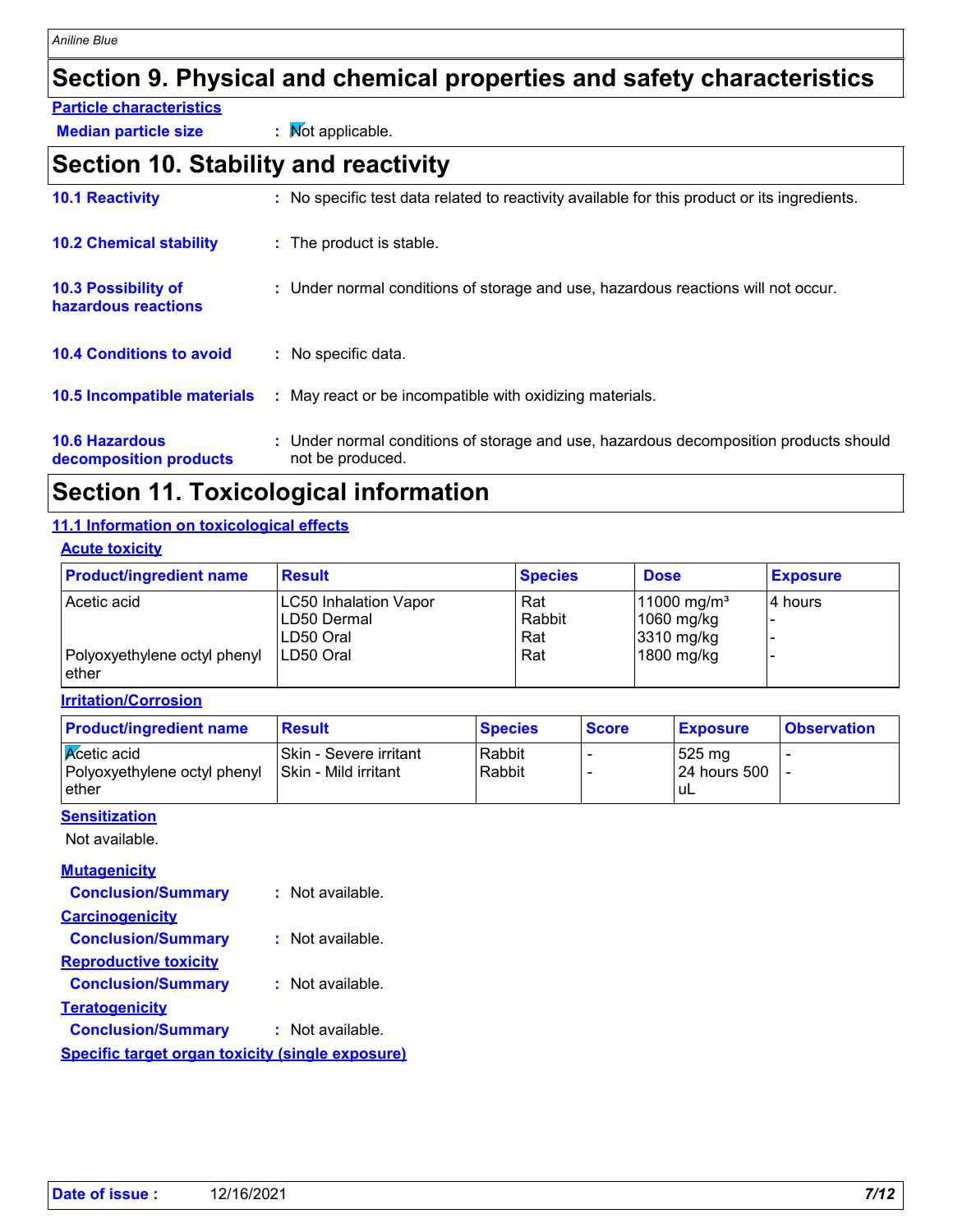# **Section 11. Toxicological information**

| <b>Name</b>                                                                                                                                                  | <b>Category</b> | <b>Route of</b><br>exposure | <b>Target organs</b>              |
|--------------------------------------------------------------------------------------------------------------------------------------------------------------|-----------------|-----------------------------|-----------------------------------|
| Disodium hydrogen aminomethyl[[4-[(sulphonatophenyl)<br> amino]phenyl][4-[(sulphonatophenyl)imino]cyclohexa-<br> 2,5-dien-1-ylidene]methyl]benzenesulphonate | Category 3      |                             | Respiratory tract<br>l irritation |
| Polyoxyethylene octyl phenyl ether                                                                                                                           | Category 3      |                             | Respiratory tract<br>irritation   |

**Specific target organ toxicity (repeated exposure)**

Not available.

#### **Aspiration hazard**

Not available.

| Information on the likely | : Routes of entry anticipated: Oral, Dermal, Inhalation. |
|---------------------------|----------------------------------------------------------|
| routes of exposure        |                                                          |

**Potential acute health effects**

| <b>Eve contact</b>  | : Causes serious eye irritation.                    |
|---------------------|-----------------------------------------------------|
| <b>Inhalation</b>   | : No known significant effects or critical hazards. |
| <b>Skin contact</b> | : Causes skin irritation.                           |
| Ingestion           | : No known significant effects or critical hazards. |

#### **Symptoms related to the physical, chemical and toxicological characteristics**

| <b>Eye contact</b>  | : Adverse symptoms may include the following:<br>pain or irritation<br>watering<br>redness |
|---------------------|--------------------------------------------------------------------------------------------|
| <b>Inhalation</b>   | : No specific data.                                                                        |
| <b>Skin contact</b> | : Adverse symptoms may include the following:<br>irritation<br>redness                     |
| <b>Ingestion</b>    | : No specific data.                                                                        |

#### **Delayed and immediate effects and also chronic effects from short and long term exposure**

| <b>Short term exposure</b>              |                                                     |
|-----------------------------------------|-----------------------------------------------------|
| <b>Potential immediate</b><br>effects   | $:$ Not available.                                  |
| <b>Potential delayed effects</b>        | : Not available.                                    |
| Long term exposure                      |                                                     |
| <b>Potential immediate</b><br>effects   | : Not available.                                    |
| <b>Potential delayed effects</b>        | : Not available.                                    |
| <b>Potential chronic health effects</b> |                                                     |
| <b>General</b>                          | : No known significant effects or critical hazards. |
| <b>Carcinogenicity</b>                  | : No known significant effects or critical hazards. |
| <b>Mutagenicity</b>                     | : No known significant effects or critical hazards. |
| <b>Reproductive toxicity</b>            | : No known significant effects or critical hazards. |

#### **Numerical measures of toxicity Acute toxicity estimates**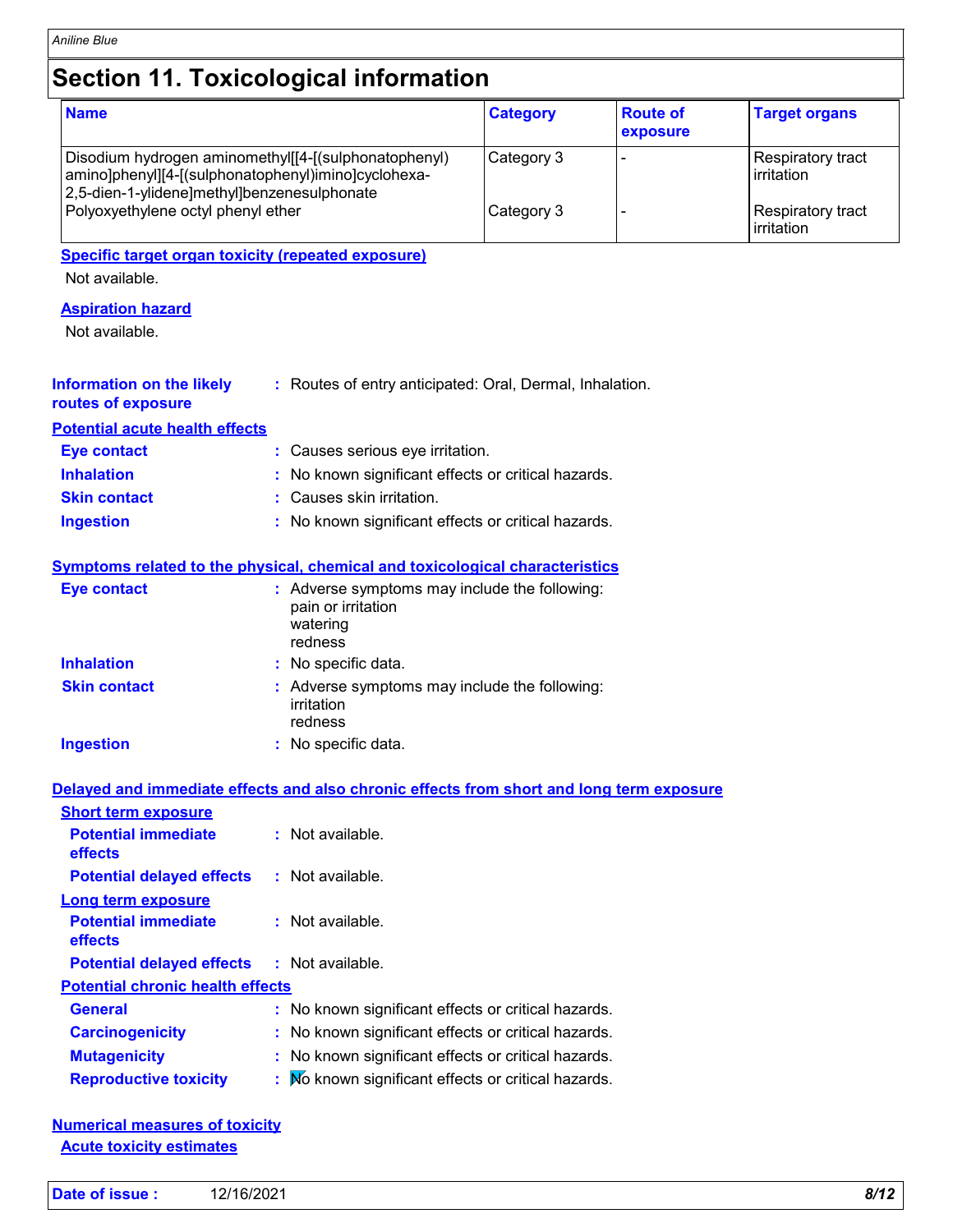# **Section 11. Toxicological information**

| <b>Product/ingredient name</b>     | Oral (mg/<br>kg) | <b>Dermal</b><br>(mg/kg) | <b>Inhalation</b><br>(gases)<br>$\mathsf{(ppm)}$ | <b>Inhalation</b><br>(vapors)<br>$\mathsf{mgl}()$ | <b>Inhalation</b><br>dusts and<br>mists) (mg/ |
|------------------------------------|------------------|--------------------------|--------------------------------------------------|---------------------------------------------------|-----------------------------------------------|
| Aniline Blue                       | 86222.9          | 53000                    | N/A                                              | 550                                               | N/A                                           |
| Acetic acid                        | 3310             | 1060                     | N/A                                              | 11                                                | N/A                                           |
| Polyoxyethylene octyl phenyl ether | 1800             | N/A                      | N/A                                              | N/A                                               | N/A                                           |

# **Section 12. Ecological information**

#### **12.1 Toxicity**

| <b>Product/ingredient name</b>        | <b>Result</b>                     | <b>Species</b>                                  | <b>Exposure</b> |
|---------------------------------------|-----------------------------------|-------------------------------------------------|-----------------|
| Acetic acid                           | Acute EC50 73400 µg/l Fresh water | Algae - Navicula seminulum                      | 96 hours        |
|                                       | Acute EC50 65000 µg/l Fresh water | Daphnia - Daphnia magna -<br>Neonate            | 48 hours        |
|                                       | Acute LC50 32 mg/l Marine water   | Crustaceans - Artemia salina                    | 48 hours        |
|                                       | Acute LC50 75000 µg/l Fresh water | Fish - Lepomis macrochirus                      | 96 hours        |
| Polyoxyethylene octyl phenyl<br>ether | Acute LC50 5.85 mg/l Fresh water  | Crustaceans - Ceriodaphnia<br>rigaudi - Neonate | 48 hours        |
|                                       | Acute LC50 11.2 mg/l Fresh water  | Daphnia - Daphnia magna -<br>Neonate            | 48 hours        |
|                                       | Acute LC50 4500 µg/l Fresh water  | Fish - Pimephales promelas                      | 96 hours        |

#### **12.2 Persistence and degradability**

| <b>Product/ingredient name</b> | <b>Aquatic half-life</b> | <b>Photolysis</b> | Biodegradability |
|--------------------------------|--------------------------|-------------------|------------------|
| Acetic acid                    |                          |                   | Readily          |
| Polyoxyethylene octyl phenyl   |                          |                   | Readily          |
| ether                          |                          |                   |                  |

#### **12.3 Bioaccumulative potential**

| <b>Product/ingredient name</b>                       | ⊺LoɑP <sub>ow</sub> | <b>BCF</b> | <b>Potential</b> |
|------------------------------------------------------|---------------------|------------|------------------|
| Acetic acid<br>Polyoxyethylene octyl phenyl<br>ether | $-0.17$<br>4.86     | 3.16       | low<br>high      |

#### **12.4 Mobility in soil**

**Soil/water partition coefficient (KOC) :** Not available.

**12.5 Other adverse effects :** No known significant effects or critical hazards.

### **Section 13. Disposal considerations**

#### **13.1 Waste treatment methods**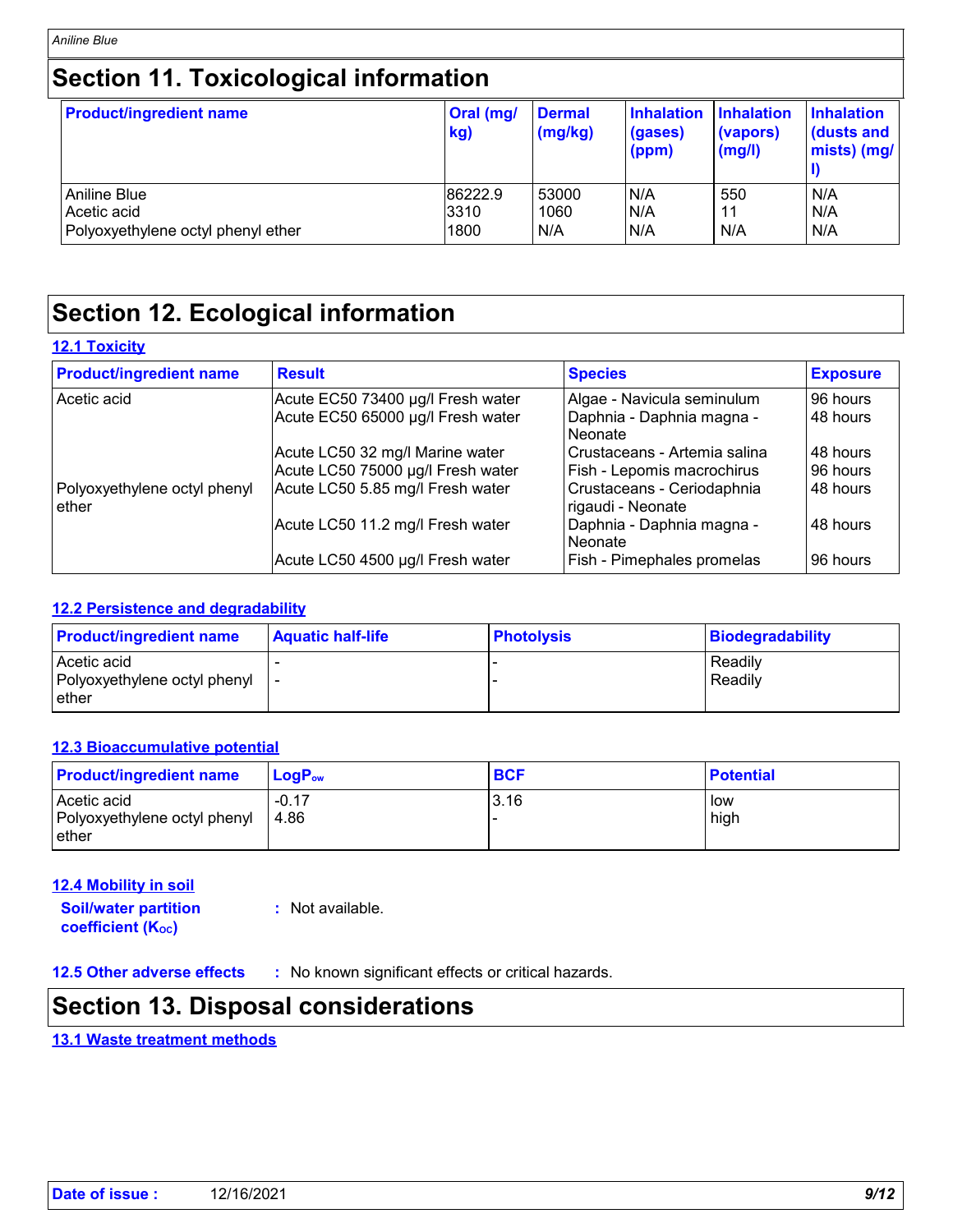# **Section 13. Disposal considerations**

| <b>Disposal methods</b> | : The generation of waste should be avoided or minimized wherever possible. Disposal of<br>this product, solutions and any by-products should at all times comply with the<br>requirements of environmental protection and waste disposal legislation and any<br>regional local authority requirements. Dispose of surplus and non-recyclable products<br>via a licensed waste disposal contractor. Waste should not be disposed of untreated to<br>the sewer unless fully compliant with the requirements of all authorities with jurisdiction.<br>Waste packaging should be recycled. Incineration or landfill should only be considered<br>when recycling is not feasible. This material and its container must be disposed of in a<br>safe way. Care should be taken when handling emptied containers that have not been<br>cleaned or rinsed out. Empty containers or liners may retain some product residues. |
|-------------------------|---------------------------------------------------------------------------------------------------------------------------------------------------------------------------------------------------------------------------------------------------------------------------------------------------------------------------------------------------------------------------------------------------------------------------------------------------------------------------------------------------------------------------------------------------------------------------------------------------------------------------------------------------------------------------------------------------------------------------------------------------------------------------------------------------------------------------------------------------------------------------------------------------------------------|
|                         | Avoid dispersal of spilled material and runoff and contact with soil, waterways, drains<br>and sewers.                                                                                                                                                                                                                                                                                                                                                                                                                                                                                                                                                                                                                                                                                                                                                                                                              |

**Disposal should be in accordance with applicable regional, national and local laws and regulations. Local regulations may be more stringent than regional or national requirements.**

**The information presented below only applies to the material as supplied. The identification based on characteristic(s) or listing may not apply if the material has been used or otherwise contaminated. It is the responsibility of the waste generator to determine the toxicity and physical properties of the material generated to determine the proper waste identification and disposal methods in compliance with applicable regulations.**

**Refer to Section 7: HANDLING AND STORAGE and Section 8: EXPOSURE CONTROLS/PERSONAL PROTECTION for additional handling information and protection of employees.**

### **Section 14. Transport information**

```
DOT / TDG / Mexico / IMDG /
: Not regulated.
IATA
```
**Special precautions for user Transport within user's premises:** always transport in closed containers that are **:** upright and secure. Ensure that persons transporting the product know what to do in the event of an accident or spillage.

**Transport in bulk according :** Not available. **to IMO instruments**

### **Section 15. Regulatory information**

| <b>U.S. Federal regulations</b>                                                     | $:$ TSCA 8(a) PAIR: Polyoxyethylene octyl phenyl ether<br>TSCA 8(a) CDR Exempt/Partial exemption: Not determined<br>Clean Water Act (CWA) 311: Acetic acid |  |
|-------------------------------------------------------------------------------------|------------------------------------------------------------------------------------------------------------------------------------------------------------|--|
| <b>Clean Air Act Section 112</b><br>(b) Hazardous Air<br><b>Pollutants (HAPS)</b>   | : Not listed                                                                                                                                               |  |
| <b>Clean Air Act Section 602</b><br><b>Class I Substances</b>                       | : Not listed                                                                                                                                               |  |
| <b>Clean Air Act Section 602</b><br><b>Class II Substances</b>                      | : Not listed                                                                                                                                               |  |
| <b>DEA List I Chemicals</b><br>(Precursor Chemicals)                                | : Not listed                                                                                                                                               |  |
| <b>DEA List II Chemicals</b><br><b>(Essential Chemicals)</b><br><b>SARA 302/304</b> | : Not listed                                                                                                                                               |  |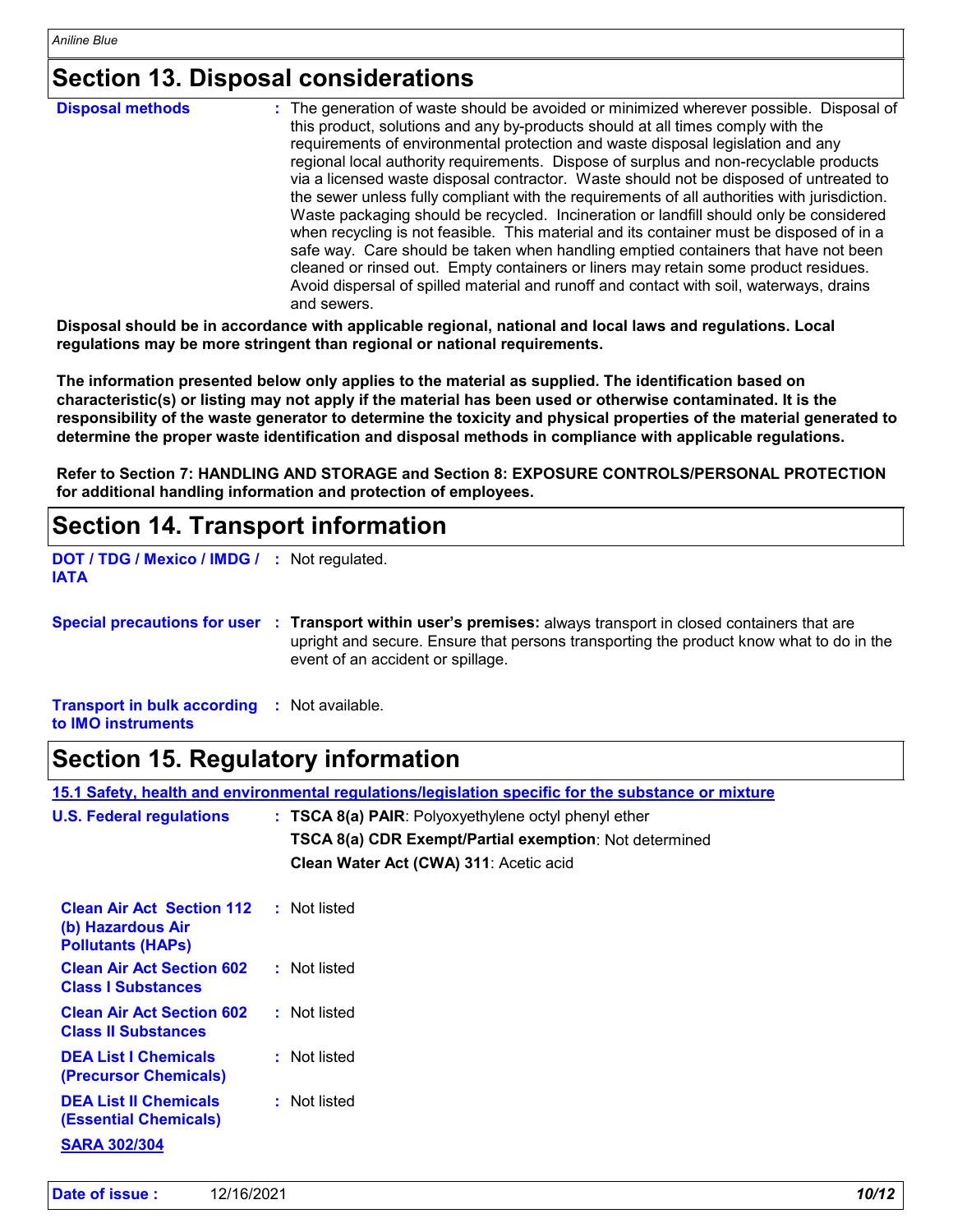### **Section 15. Regulatory information**

**Composition/information on ingredients**

No products were found.

| <b>SARA 304 RQ</b> | : Not applicable. |
|--------------------|-------------------|
|--------------------|-------------------|

#### **SARA 311/312**

**Classification :** SKIN IRRITATION - Category 2

EYE IRRITATION - Category 2A

#### **Composition/information on ingredients**

| <b>Name</b>                                                                                                                                                            | $\frac{9}{6}$ | <b>Classification</b>                                                                                                                                                                                                                 |
|------------------------------------------------------------------------------------------------------------------------------------------------------------------------|---------------|---------------------------------------------------------------------------------------------------------------------------------------------------------------------------------------------------------------------------------------|
| Disodium hydrogen aminomethyl<br>[[4-[(sulphonatophenyl)amino]<br>phenyl][4-[(sulphonatophenyl)<br>imino]cyclohexa-2,5-dien-<br>1-ylidene]methyl]<br>benzenesulphonate | ∣≤3           | <b>COMBUSTIBLE DUSTS</b><br>SKIN IRRITATION - Category 2<br><b>EYE IRRITATION - Category 2A</b><br>SPECIFIC TARGET ORGAN TOXICITY (SINGLE EXPOSURE) (Respiratory tract<br>irritation) - Category 3                                    |
| Acetic acid                                                                                                                                                            | ≤3            | FLAMMABLE LIQUIDS - Category 3<br>ACUTE TOXICITY (dermal) - Category 4<br>ACUTE TOXICITY (inhalation) - Category 4<br>SKIN CORROSION - Category 1A<br>SERIOUS EYE DAMAGE - Category 1<br>HNOC - Corrosive to digestive tract [severe] |
| Polyoxyethylene octyl phenyl<br>ether                                                                                                                                  | ≤1.8          | <b>ACUTE TOXICITY (oral) - Category 4</b><br><b>SKIN IRRITATION - Category 2</b><br>SERIOUS EYE DAMAGE - Category 1<br>SPECIFIC TARGET ORGAN TOXICITY (SINGLE EXPOSURE) (Respiratory tract<br>irritation) - Category 3                |

#### **State regulations**

| <b>Massachusetts</b> | : The following components are listed: ACETIC ACID; ACETIC ACID GLACIAL                    |
|----------------------|--------------------------------------------------------------------------------------------|
| <b>New York</b>      | : The following components are listed: Acetic acid                                         |
| <b>New Jersey</b>    | : The following components are listed: ACETIC ACID; ETHANOIC ACID                          |
| Pennsylvania         | : The following components are listed: ACETIC ACID; ACETIC ACID, WATER<br><b>SOLUTIONS</b> |

#### **California Prop. 65**

This product does not require a Safe Harbor warning under California Prop. 65.

#### **International regulations**

| <b>Chemical Weapon Convention List Schedules I, II &amp; III Chemicals</b> |  |
|----------------------------------------------------------------------------|--|
| Not listed.                                                                |  |

#### **Montreal Protocol**

Not listed.

**Stockholm Convention on Persistent Organic Pollutants** Not listed.

**Rotterdam Convention on Prior Informed Consent (PIC)** Not listed.

**UNECE Aarhus Protocol on POPs and Heavy Metals** Not listed.

#### **Inventory list**

| <b>Australia</b> | : All components are listed or exempted. |
|------------------|------------------------------------------|
| <b>Canada</b>    | : All components are listed or exempted. |
| <b>China</b>     | : All components are listed or exempted. |